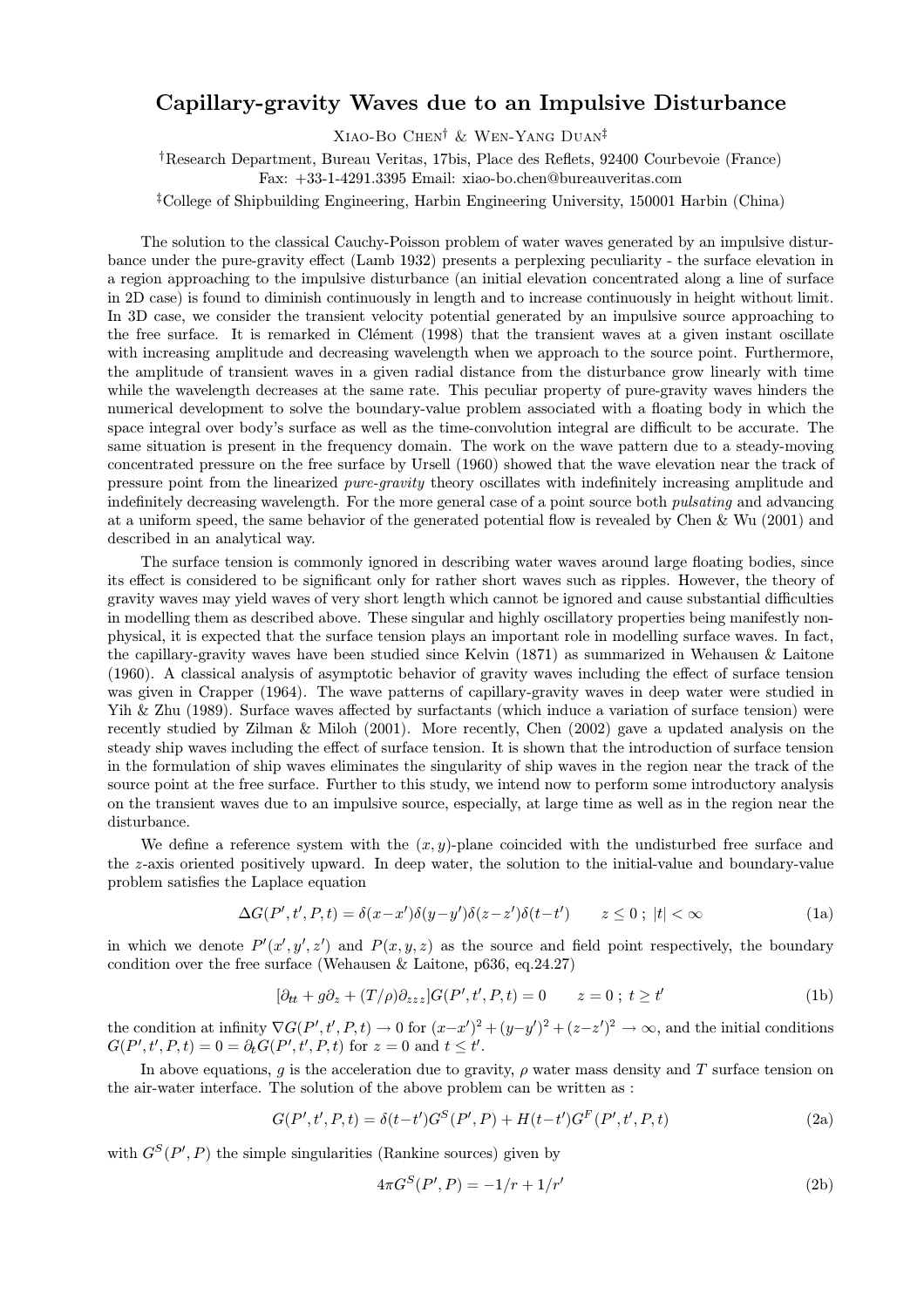and  $G^F(P', t', P, t)$  taking account of free-surface effect. By using the Fourier-Hankel transform to the boundary condition on the free surface (1b) and the integral representation of the simple singularities  $G^{S}(P', P)$ , it is straightforward to obtain

$$
2\pi G^{F}(P',t',P,t) = -\int_{0}^{\infty} e^{k(z+z')} J_{0}(kR) \sqrt{gk + (T/\rho)k^{3}} \sin\left[\sqrt{gk + (T/\rho)k^{3}} (t-t')\right] dk
$$
 (2c)

In  $(2b)$  and  $(2c)$ , we have used

$$
r = \sqrt{R^2 + (z - z')^2}
$$
;  $r' = \sqrt{R^2 + (z + z')^2}$  with  $R = \sqrt{(x - x')^2 + (y - y')^2}$ 

 $H(\cdot)$  and  $J_0(\cdot)$  are the Heaveside function and the zeroth-order Bessel function of the first kind, respectively. If we use  $L$  as a reference length to write the non-dimensional quantities as

$$
\tau = (t-t')\sqrt{g/L}
$$
;  $(v,h) = (z+z',R)/L$ ;  $\sigma = \sqrt{T/(\rho g L^2)}$ 

the free-surface Green function is expressed

$$
2\pi G^F(P',t',P,t) = -\sqrt{g/L^3}\,\phi(v,h,\tau)
$$
\n(3a)

such that

$$
\phi(v, h, \tau) = \int_0^\infty e^{kv} \omega J_0(kh) \sin(\omega \tau) dk \quad \text{with} \quad \omega(k) = \sqrt{k + \sigma^2 k^3}
$$
 (3b)

The expression (3b) keeps the same form as that of pure-gravity waves. If we take  $\sigma = 0$ , the frequency  $\omega(k,\sigma)$  is reduced to the pure-gravity  $\omega^0(k) = \sqrt{k}$ . In this classical case, Newman (1992) summarized his comprehensive analysis and the algorithms for numerical computations. At the limit  $v \to 0$ , it was given in Newman (1992, Eq.7.27)

$$
\phi(v \to 0, h, \tau) \approx \tau / (h^2 \sqrt{2}) \sin[\tau^2 / (4h)] e^{v \tau^2 / (4h^2)} \quad \text{for} \quad \tau / \sqrt{h} \to \infty
$$
 (4)

which is associated with the contribution from the *unique* saddle point at  $k = \tau^2/(4h^2)$  located at the real  $k$ -axis defined by the derivative of the phase function involved in the oscillatory part of the integrand in  $(3b)$ 

$$
\psi(k, a) = \omega - ka \tag{5}
$$

with  $a = h/\tau$  as the parameter. Unlike the pure-gravity case, we have two distinct saddle points  $k_q$  and  $k_T$ satisfying  $\psi' = 0$  for  $a \gg \sqrt{\sigma}$ 

$$
k_g = \frac{1}{4a^2} \left[ 1 + \frac{5}{2^4} \left( \frac{\sigma}{a^2} \right)^2 + \frac{54}{2^8} \left( \frac{\sigma}{a^2} \right)^4 + \frac{741}{2^{12}} \left( \frac{\sigma}{a^2} \right)^6 + \cdots \right]
$$
(6a)

$$
k_T = \frac{4a^2}{9\sigma^2} \left[ 1 + \frac{3^3}{2^4} \left( \frac{\sigma}{a^2} \right)^2 - \frac{5 \cdot 3^6}{2^8} \left( \frac{\sigma}{a^2} \right)^4 + \frac{30 \cdot 3^9}{2^{12}} \left( \frac{\sigma}{a^2} \right)^6 + \cdots \right]
$$
(6b)

When a is of the same order as  $\sqrt{\sigma}$ , the wavenumbers  $k_g$  and  $k_T$  become close and in particular,

$$
a = h/\tau = a_0 = \left(3^{3/8}(\sqrt{3}-1)/\sqrt{2\sqrt{2-\sqrt{3}}}\right)\sqrt{\sigma} \approx 1.0862595\sqrt{\sigma}
$$

we have

$$
k_g = k_T = k_0 = \left(\sqrt{(2-\sqrt{3})/\sqrt{3}}\right) / \sigma \approx 0.3933199 / \sigma \tag{7a}
$$

and  $\varphi'' = \omega_0'' = 0$  as two saddles points coalesce, while the third-order derivative  $\varphi''' = \omega_0''' = 4\sigma^2 k_0^2/\omega_0^5 > 0$ . Finally, for a value of  $a > a_0$  close to  $a_0$ , we write

$$
a = a_0 \sqrt{1 + s^2} \quad \text{then} \quad s = \sqrt{(a/a_0)^2 - 1} \tag{8a}
$$

here  $s$  is the parameter and the saddle points are given

$$
k_a = k_0(1 - a_1s + a_2s^2 - a_3s^3 + a_4s^4 - a_5s^5 + \cdots)
$$
 (8b)

$$
k_T = k_0(1 + a_1s + a_2s^2 + a_3s^3 + a_4s^4 + a_5s^5 + \cdots)
$$
\n(8c)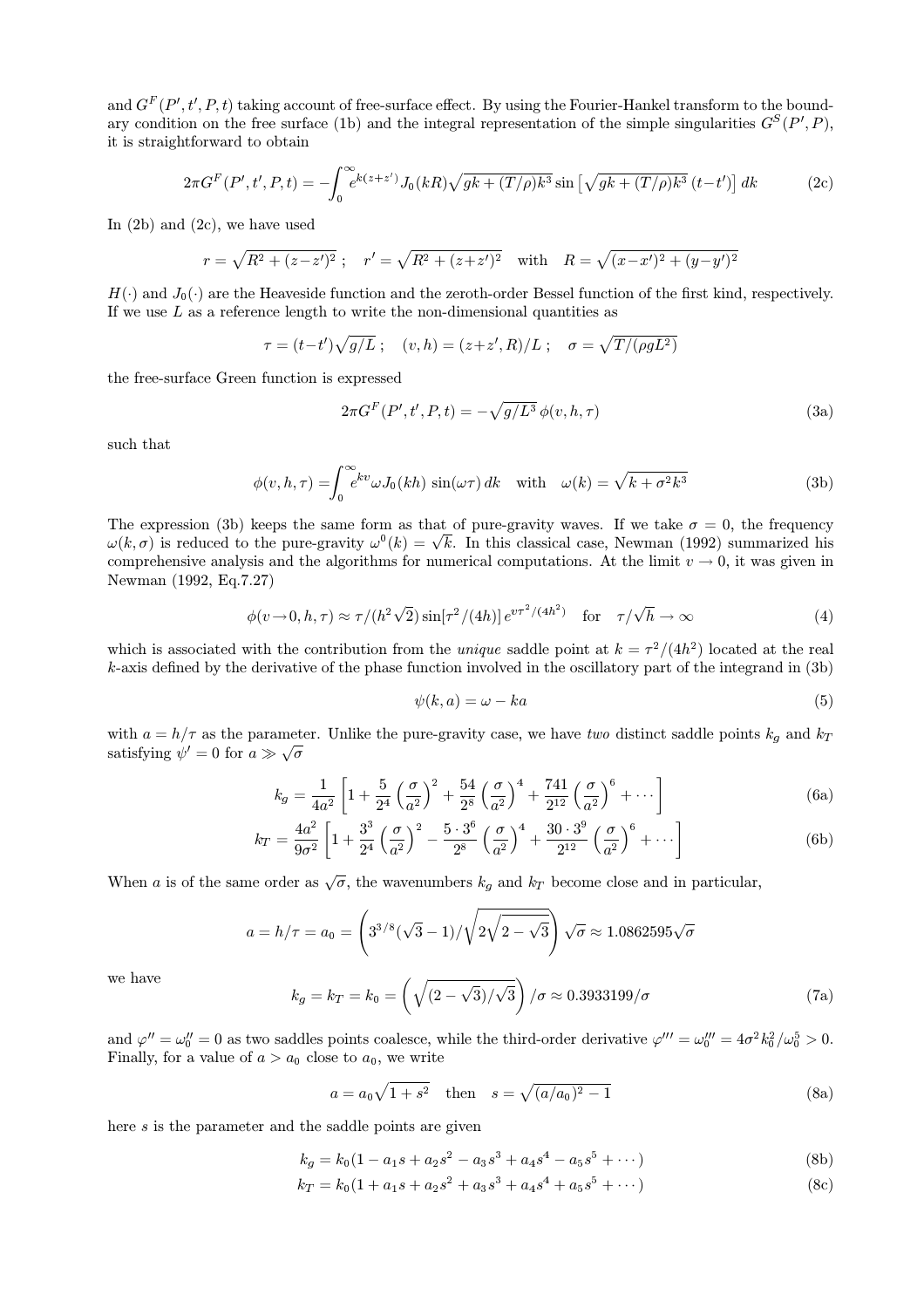with

$$
a_1 = \sqrt{1 + 1/\sqrt{3}}
$$
  
\n
$$
a_2 = 2/3
$$
  
\n
$$
a_3 = (21 - 10\sqrt{3})a_1/72
$$
  
\n
$$
a_4 = -(3 + 2\sqrt{3})/108
$$
  
\n
$$
a_5 = (180\sqrt{3} - 183)a_1/3456
$$
  
\n
$$
a_6 = (13 + 10\sqrt{3})/648
$$
  
\n
$$
a_7 = (2097 - 2366\sqrt{3})a_1/82944
$$
  
\n...

When  $a = h/\tau < a_0$ , there exist two complex saddle points

$$
k_{g,T} = k^R \mp ik^I \tag{9a}
$$

with  $(k^R, k^I)$  given by using  $s = \sqrt{1 - (a/a_0)^2}$  as the parameter

$$
k^R = k_0(1 - a_2s^2 + a_4s^4 - a_6s^6 + \cdots)
$$
 (9b)

$$
k^{I} = k_{0}(a_{1}s - a_{3}s^{3} + a_{5}s^{5} - a_{7}s^{7} + \cdots)
$$
\n(9c)

For  $a \ll a_0$ , we write  $s = a/\sqrt{\sigma}$  and have

$$
\sigma k^R = \frac{s}{3^{5/4}} + \frac{s^2}{9} - \frac{s^3 3^{1/4}}{54} - \frac{s^7 3^{1/4} 65}{11664} + O(s^9)
$$
  

$$
\sigma k^I = \frac{1}{3^{1/2}} - \frac{s}{3^{5/4}} - \frac{s^3 3^{1/4}}{54} - \frac{s^4 5}{3^{1/2} 54} - \frac{s^7 3^{1/4} 65}{11664} - \frac{s^8 35}{3^{1/2} 1944} + O(s^9)
$$

so that at  $a = 0$ , the saddle points are located at the imaginary k-axis since

$$
k_{g,T} = \mp i/(\sqrt{3}\sigma) \tag{9d}
$$

By using the method of steepest descent, we obtain the asymptotic behaviors of  $\phi(v \to 0, h, \tau)$  at above three different cases with respect to the parameter  $a$ :

$$
\phi(v \to 0, h, \tau) \approx \left[ \sqrt{\frac{1 + \sigma^2 k_g^2}{-\omega_g^{\prime\prime}}} \sin(\tau \omega_g - k_g h) e^{k_g v} + \sqrt{\frac{1 + \sigma^2 k_T^2}{\omega_T^{\prime\prime}}} \cos(\tau \omega_T - k_T h) e^{k_T v} \right] / \sqrt{h \tau}
$$
(10a)

with  $\omega_{a} T = \omega(k_{a} T)$  for  $a \gg a_0$ .

$$
\phi(v \to 0, h, \tau) \approx \sin(\tau \omega_0 - k_0 h + \pi/4) \frac{e^{k_0 v} \sqrt{2\pi (1 + \sigma^2 k_0^2)}}{(\tau \omega_0'''/2)^{1/3} \sqrt{a\tau}} \text{Ai}\left[\frac{(\omega_0' - a)\tau^{2/3}}{(\omega_0'''/2)^{1/3}}\right]
$$
(10b)

for  $a \approx a_0$  in which Ai(·) is the Airy function defined in Abramowitz & Stegun (1967) and  $\{\omega_0, \omega'_0, \omega''_0, \omega''_0\}$  $\{\omega(k_0), \omega'(k_0), \omega''(k_0), \omega'''(k_0)\}\$ , and finally for  $a \ll a_0$ 

$$
\phi(0, h, \tau) \approx -4/\tau^3 + 5!(3h^2 + 4\sigma)/\tau^7 + O(\tau^{-11})
$$
\n(10c)

which is associated with the contribution from the end point of (3b), i.e. at the origin  $k = 0$  since that from the complex saddle points is exponentially small.

The above equation (10a) indicates that the amplitude of  $\phi(0, h, \tau)$  is of order  $O(1/\tau^{1/2})$  as  $\tau \to \infty$  for  $h/\tau = a > a_0$ . If the ratio  $a = h/\tau$  keeps constant, the amplitude of  $\phi(0, h, \tau)$  is of order  $O(1/\tau)$  for  $\tau \to \infty$ . There are two wave systems associated with  $k_q$  and  $k_T$  corresponding to the first and second terms in (10a), respectively. At  $\sigma \to 0$ , the wave system associated with  $k_T$  - the second term - disappears while the first term associated with  $k_q$  is reduced to the same as (4) for the pure-gravity waves. The  $k_q$ - and  $k_T$ -waves are thus called as the gravity-dominant and capillary-dominant wave systems, respectively. The two wave systems are merged into one as expressed by (10b) at  $a = a_0$ . For  $a < a_0$ , the amplitude of wave systems decreases exponentially and the leading term is no-wavy and decreases at the time rate  $-4/\tau^3$  everywhere as indicated by the first term in (10c). Physically,  $a = h/\tau$  is the propagation velocity of capillary-gravity waves which has a minimum limit  $a_0$ . In other words, we should find a calm region near the disturbance whose radius  $h_0 = a_0 \tau$  increases with time. To confirm above analyzes, we have performed the numerical integration of (3b) in the complex k-plane and results are presented in the following figures.

The gravity-dominant waves, capillary-dominant waves and their sum are shown on Fig.1 respectively by the thick solid, thin solid and dashed lines for  $(v, h) = (-0.01, 0.5)$  and  $\tau$  varying from 0 to 12. The two wave systems present for  $\tau < 8.837$  are dominated by the gravity-dominant part, decreases rapidly for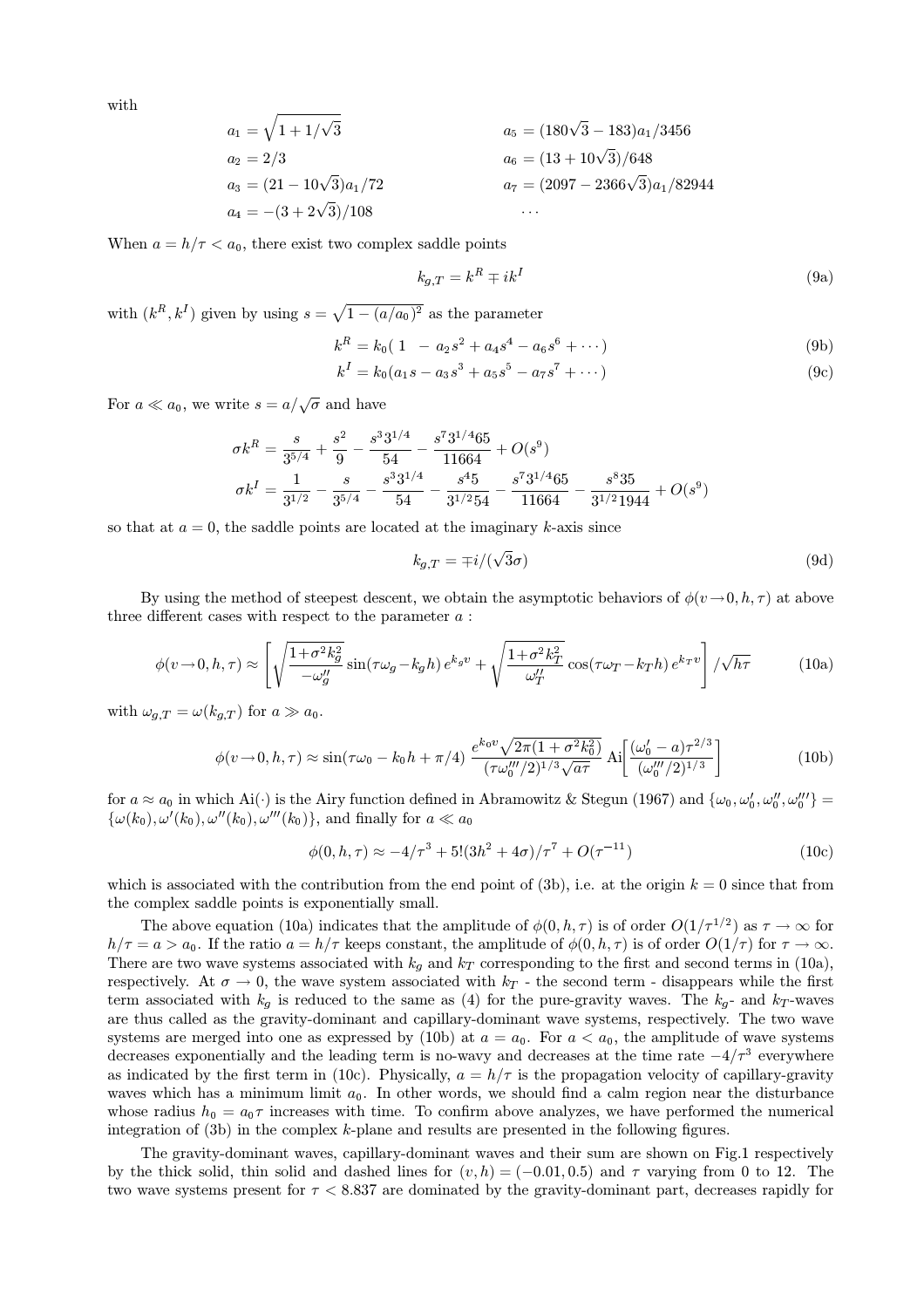

 $8.837 < \tau < 10$  and disappear completely for  $\tau > 10$ , while the pure-gravity waves persist as shown on Fig.2a (left column) by the dashed line and compared with the gravity-dominant waves reproduced by the solid line. On Fig.2b (right column), the comparison of gravity-dominant waves (solid line) and pure-gravity waves (dashed line) is presented for  $(v, \tau) = (-0.01, 10)$  and h varying from 0 to 2. The capillary-gravity waves illustrated on Fig.2a starts with the same value as pure-gravity waves but the difference between them in both magnitude and wavelength increases with time. At large time (Fig.2a) as well as in the region near the disturbance (Fig.2b), the capillary-gravity waves disappear while the small pure-gravity waves continue their manifestation. These properties of capillary-gravity waves are welcome and believed to be much profitable in the numerical solution to floating body problems, especially, in the evaluation of the waterline and timeconvolution integrals.

We acknowledge Dr. Alain H. Clément of École Centrale de Nantes for kindly providing the results of pure-gravity waves received on the first day of Year 2003 and presented in Fig.2a  $\mathcal{B}$  Fig.2b for comparison.

## References

- [1] LAMB H. (1932) Hydrodynamics. 6th Ed. Dover Publications, New York.
- [2] CLÉMENT A.H. (1998) An ordinary differential equation for the Green function of time-domain freesurface hydrodynamics. J. Eng. Math.  $33(2)$ , 201-217.
- [3] URSELL F. (1960) On Kelvin's ship-wave pattern. J. Fluid Mech. 8, 418-431.
- [4] CHEN X.B. & WU G.X. (2001) On singular and highly oscillatory properties of the Green function for ship motions. J. Fluid Mech. 445, 77-91.
- [5] WEHAUSEN J.V. & LAITONE E.V. (1960) Surface waves. Handbuch des Physik Springer-Verlag.
- [6] CRAPPER G.D. (1964) Surface waves generated by a travelling pressure point. Proc. Royal Soc. London A, 282, 547-558.
- YIH C.S. & ZHU S. (1989) Patterns of ship waves II: gravity-capillary waves. Q. Appl. Math. 47 35-44.
- [8] ZILMAN G. & MILOH T. (2001) Kelvin and V-like ship waves affected by surfactants. J. Ship Res. 45, 2, 150-163.
- [9] CHEN X.B. (2002) Role of surface tension in modelling ship waves. Proc. 17th Intl Workshop on Water *Waves and Floating Bodies*, Cambridge (UK), 25-28.
- [10] NEWMAN J.N. (1992) The approximation of free-surface Green function. Wave Asymptotics, Ed. Martin P.A. & Wickham G.R., Cambridge University Press, 107-135.
- [11] ABRAMOWITZ M. & STEGUN I.A. (1967) Handbook of mathematical functions. *Dover Publications*.